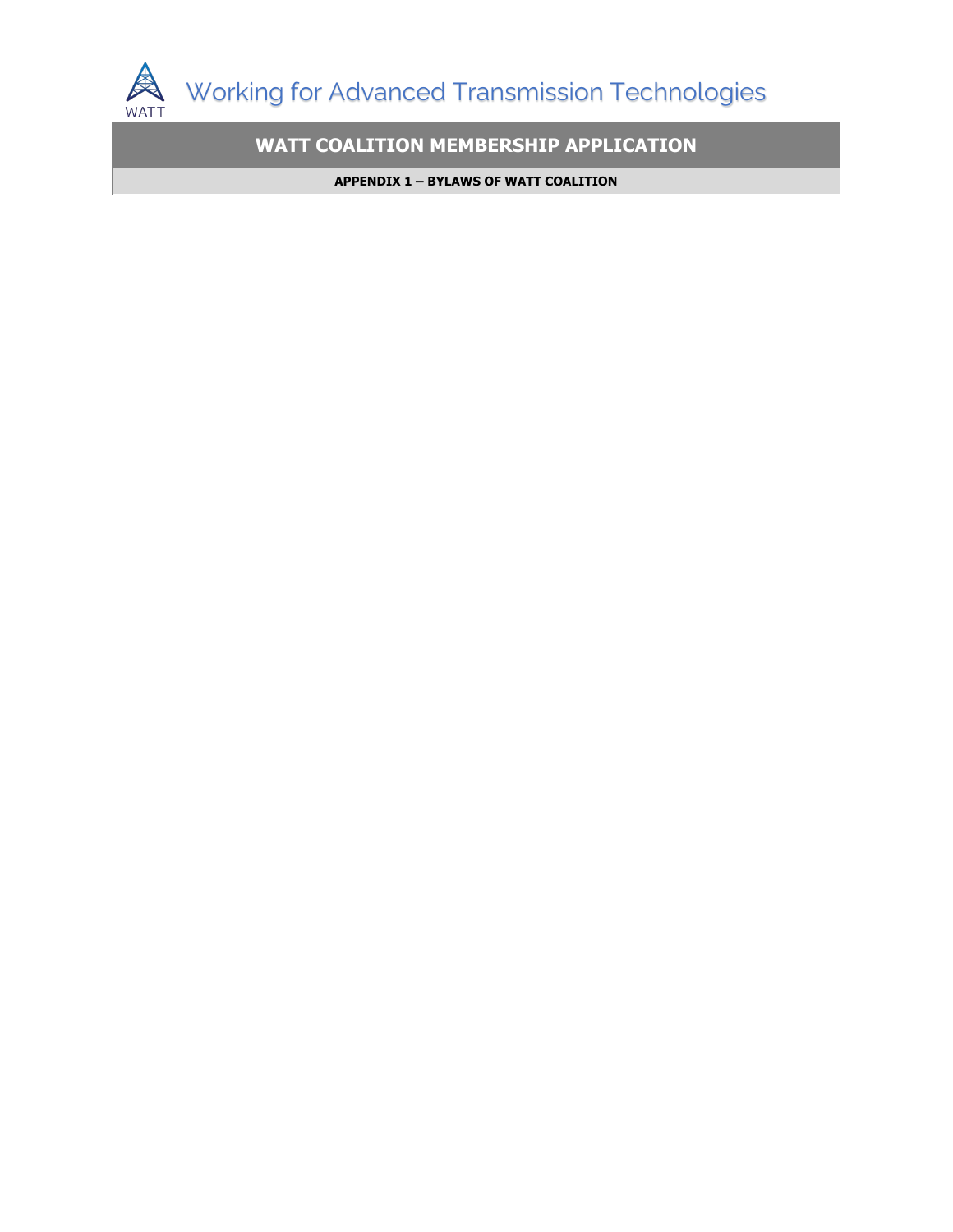# **BYLAWS**

# **OF**

# **WORKING FOR ADVANCED TRANSMISSION TECHNOLOGIES, INC.**

Adopted October 29, 2021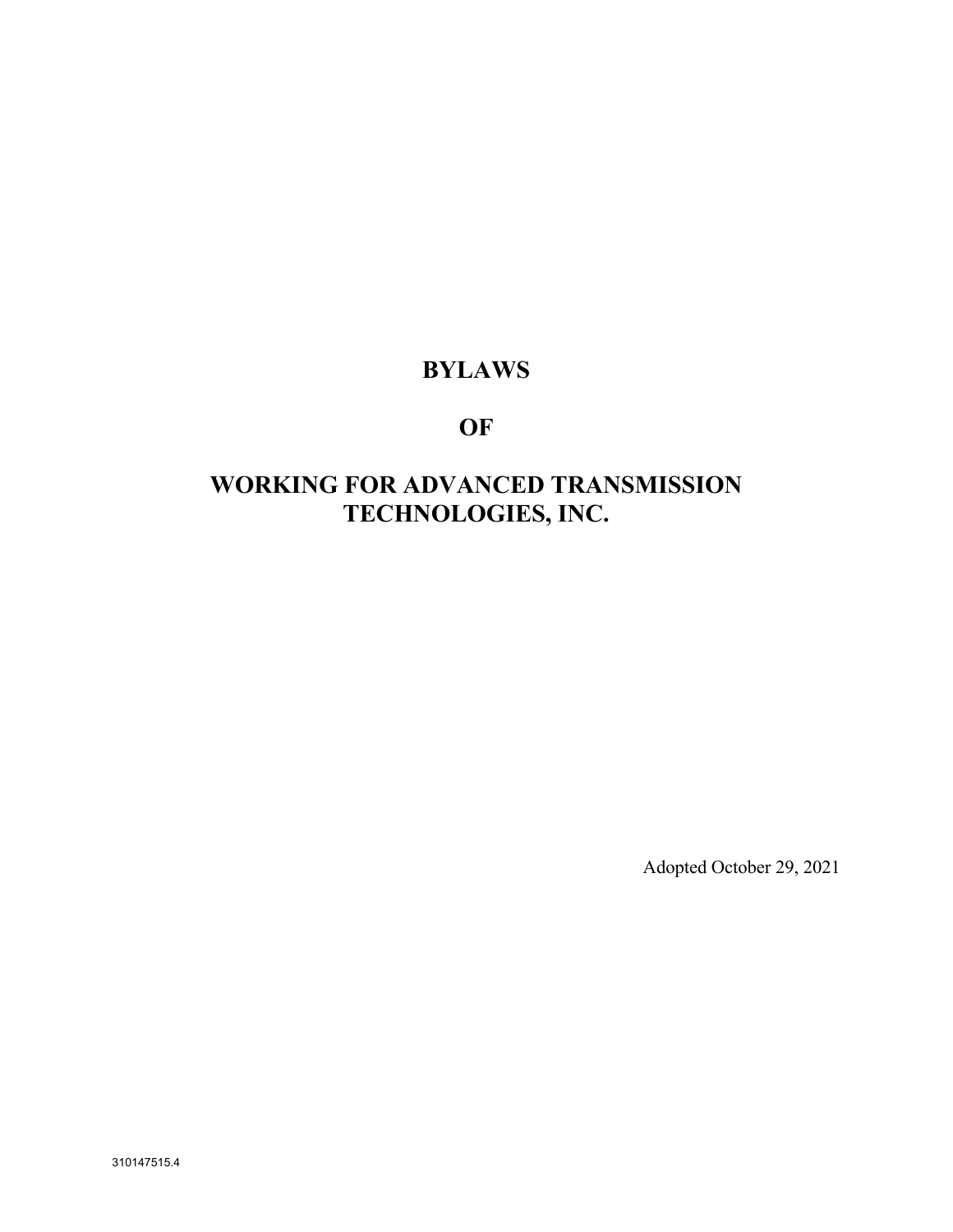# **Table of Contents**

# Page

| Section 1.1  |  |
|--------------|--|
| Section 1.2  |  |
| Section 1.3  |  |
| Section 1.4  |  |
| Section 1.5  |  |
| Section 1.6  |  |
| Section 1.7  |  |
| Section 1.8  |  |
| Section 1.9  |  |
|              |  |
| Section 2.1  |  |
| Section 2.2  |  |
| Section 2.3  |  |
| Section 2.4  |  |
| Section 2.5  |  |
| Section 2.6  |  |
| Section 2.7  |  |
| Section 2.8  |  |
|              |  |
| Section 3.1  |  |
| Section 3.2  |  |
| Section 3.3  |  |
| Section 3.4  |  |
| Section 3.5  |  |
| Section 3.6  |  |
| Section 3.7  |  |
| Section 3.8  |  |
| Section 3.9  |  |
| Section 3.10 |  |
| Section 3.11 |  |
| Section 3.12 |  |
| Section 3.13 |  |
|              |  |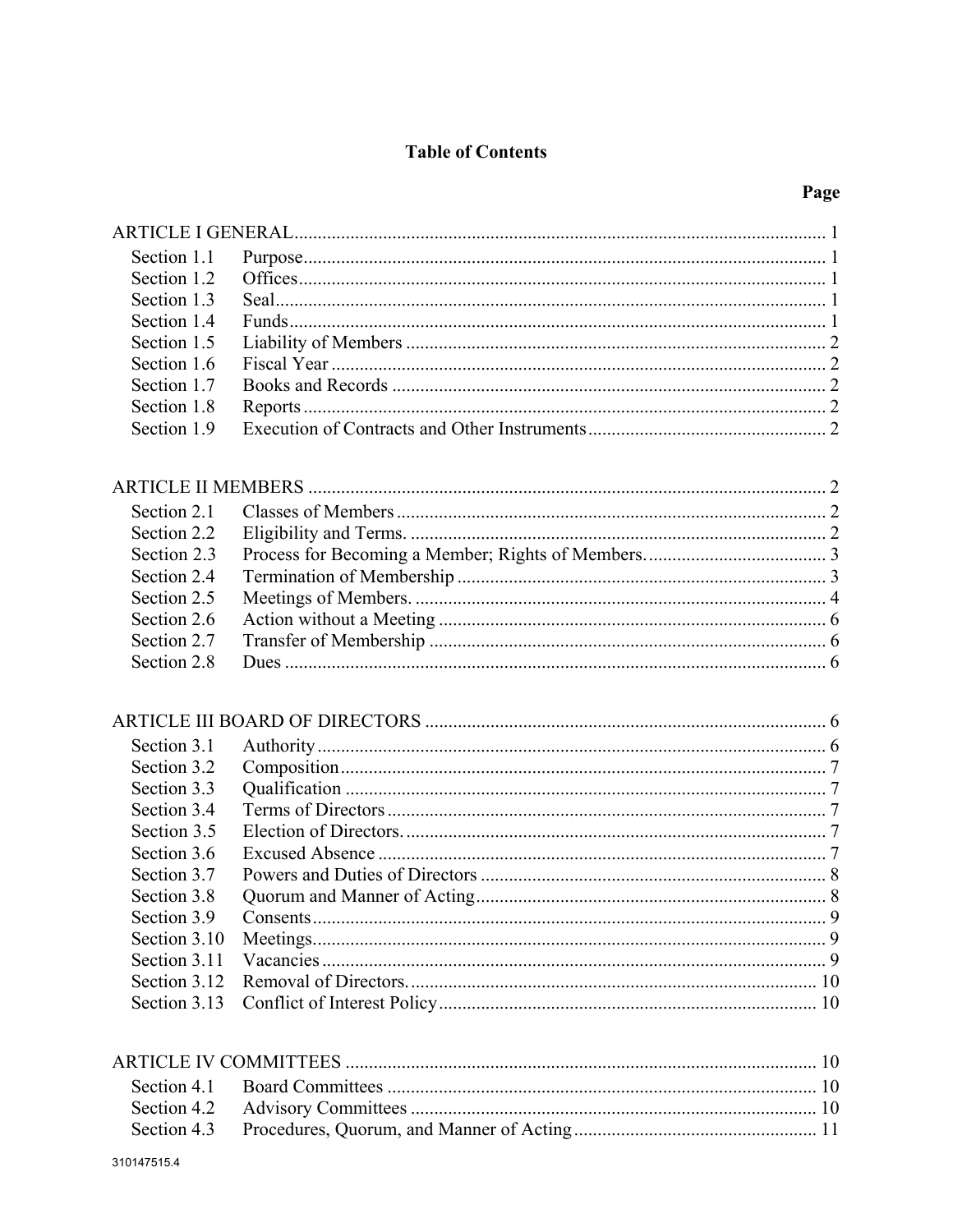| Section 5.2 |  |
|-------------|--|
| Section 5.3 |  |
| Section 5.4 |  |
| Section 5.5 |  |
| Section 5.6 |  |
| Section 5.7 |  |
| Section 5.8 |  |
| Section 5.9 |  |
|             |  |

| Section 6.1 |  |
|-------------|--|
| Section 6.2 |  |
| Section 6.3 |  |
| Section 6.4 |  |
| Section 6.5 |  |
| Section 6.6 |  |
| Section 6.7 |  |
|             |  |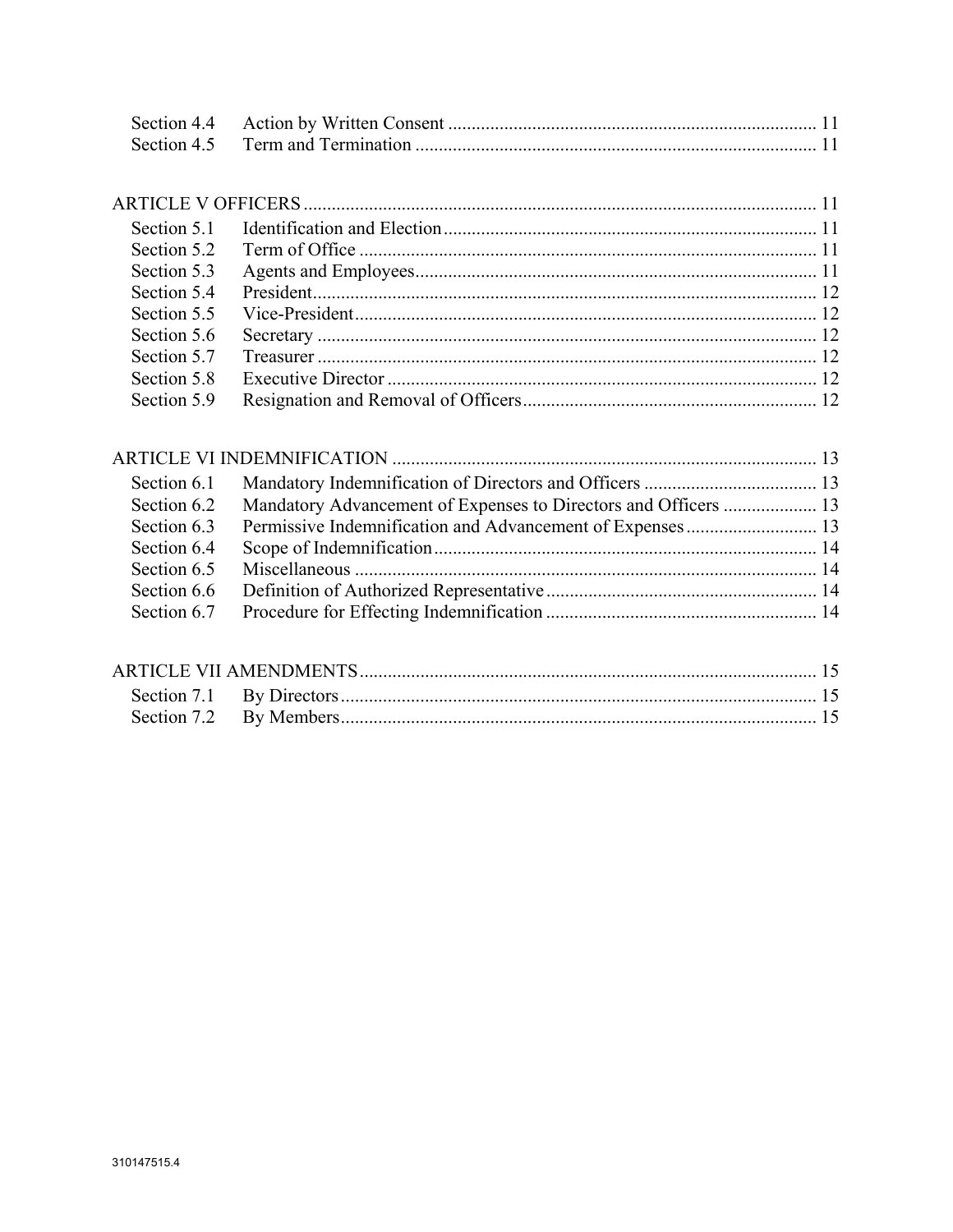#### **BYLAWS**

#### **OF**

#### **WORKING FOR ADVANCED TRANSMISSION TECHNOLOGIES, INC.**

#### **ARTICLE I**

#### **GENERAL**

*Section 1.1 Purpose.* As provided in its Certificate of Incorporation, the purpose of the Corporation is to engage in any lawful act or activity for which corporations may be organized under the General Corporation Law of the State of Delaware (the "General Corporation Law") so long as such acts or activity are within the scope of Section 501(c)(6) of the Internal Revenue Code of 1986, as it may be amended from time to time, and in furtherance thereof to (a) promote the growth, industry adoption, and increased use of advanced electric power transmission technologies; (b) to advocate on behalf of the advanced electric power transmission technologies industry by promoting changes in the regulatory framework that informs electric system planning, operation, and investment; (c) generally promote the common business interests of its members; (d) work to ensure that electricity customers receive highly reliable, clean energy in rapid timescales and at the lowest possible cost; (e) improve network efficiency and utilization through the use of the advanced electric power transmission technologies to facilitate large load and generation connections; and (f) to provide education to utilities, regulators, and other stakeholders about the advantages of using the advanced electric power transmission technologies.

*Section 1.2 Offices.* The address of the Corporation's registered office in the State of Delaware is 251 Little Falls Drive, in the City of Wilmington, County of New Castle, 19808. The name of its registered agent at such address is Corporation Service Company. The Corporation may also have offices at such other places as the Board of Directors may from time to time appoint, or the business of the corporation may require.

*Section 1.3 Seal.* The corporate seal shall have inscribed thereon the name of the corporation, the year of its organization, and the words "Corporate Seal, Delaware". Such seal may be used by causing it or a facsimile thereof to be impressed or affixed or reproduced or otherwise.

*Section 1.4 Funds.* All monies belonging to the Corporation shall be deposited with the financial institutions designated by the Board of Directors from time to time in accounts held in the name of the Corporation. The Board of Directors shall designate from time to time the persons authorized to withdraw funds, sign checks and take other actions with respect to the Corporation's funds.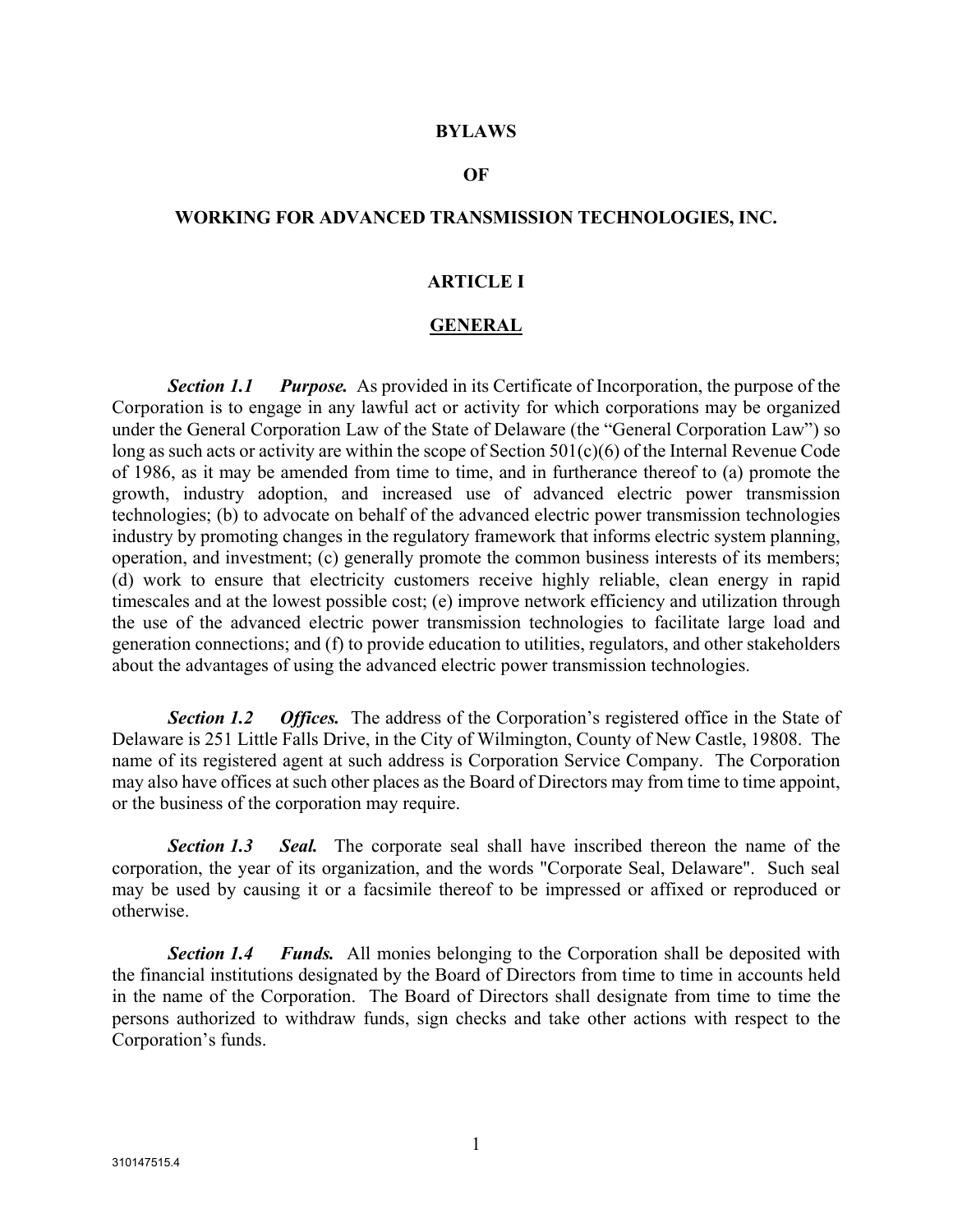*Section 1.5 Liability of Members.* The members shall not be liable for the debts of the Corporation except to the extent of any unpaid portion of their respective membership or assessment fees.

*Section 1.6 Fiscal Year.* The fiscal year of the Corporation shall be the calendar year or such other time period as the Board may designate from time to time.

*Section 1.7 Books and Records.* The Corporation shall keep correct and complete books and records of account and shall keep minutes of the proceedings of its members, its Board and the Board Committees.

*Section 1.8 Reports.* The Corporation shall comply with all Delaware and U.S. federal tax reporting requirements, including filing a Form 990 with the IRS.

*Section 1.9 Execution of Contracts and Other Instruments.* All contracts, and other instruments requiring execution by the Corporation, may be signed by the President or the Treasurer, and authority to sign any of the foregoing, which may be general or confined to specific circumstances, may be conferred by the Board of Directors upon any other person or persons. Any personal having authority to sign on behalf of the Corporation may delegate, from time to time, by instrument in writing, all or any part of such authority to any other person or persons if authorized to do so by the Board of Directors, which authority may be general or confined to specific instances.

# **ARTICLE II**

# **MEMBERS**

*Section 2.1 Classes of Members.* The Corporation shall have two classes of members: Sustaining Members and Associate Members. Each class of members shall have the rights and privileges set forth in these Bylaws, as they may be amended from time to time.

# *Section 2.2 Eligibility and Terms.*

- (a) Sustaining Members. Each Sustaining Member must be a partnership, corporation, or other business entity that is a developer or supplier of one or more Grid Enhancing Technologies (GETs), with an office or presence in North America.
- (b) Associate Members. Each Associate Member must be a partnership, corporation, or other business entity that is a beneficiary of GETs, with an office or presence in North America. Beneficiaries may include but are not limited to: (i) renewable energy developers and independent power producers, for whom GETs can help facilitate faster and more cost-effective generation project connections and curtailment relief; (ii) large load customers, for whom GETs can similarly reduce the cost, time, and complexity of critical connections; (iii) municipal utilities, for whom GETs are an attractive cost-effective network upgrade solution to improve service for their ratepayers; and (iv) environmental and energy justice advocacy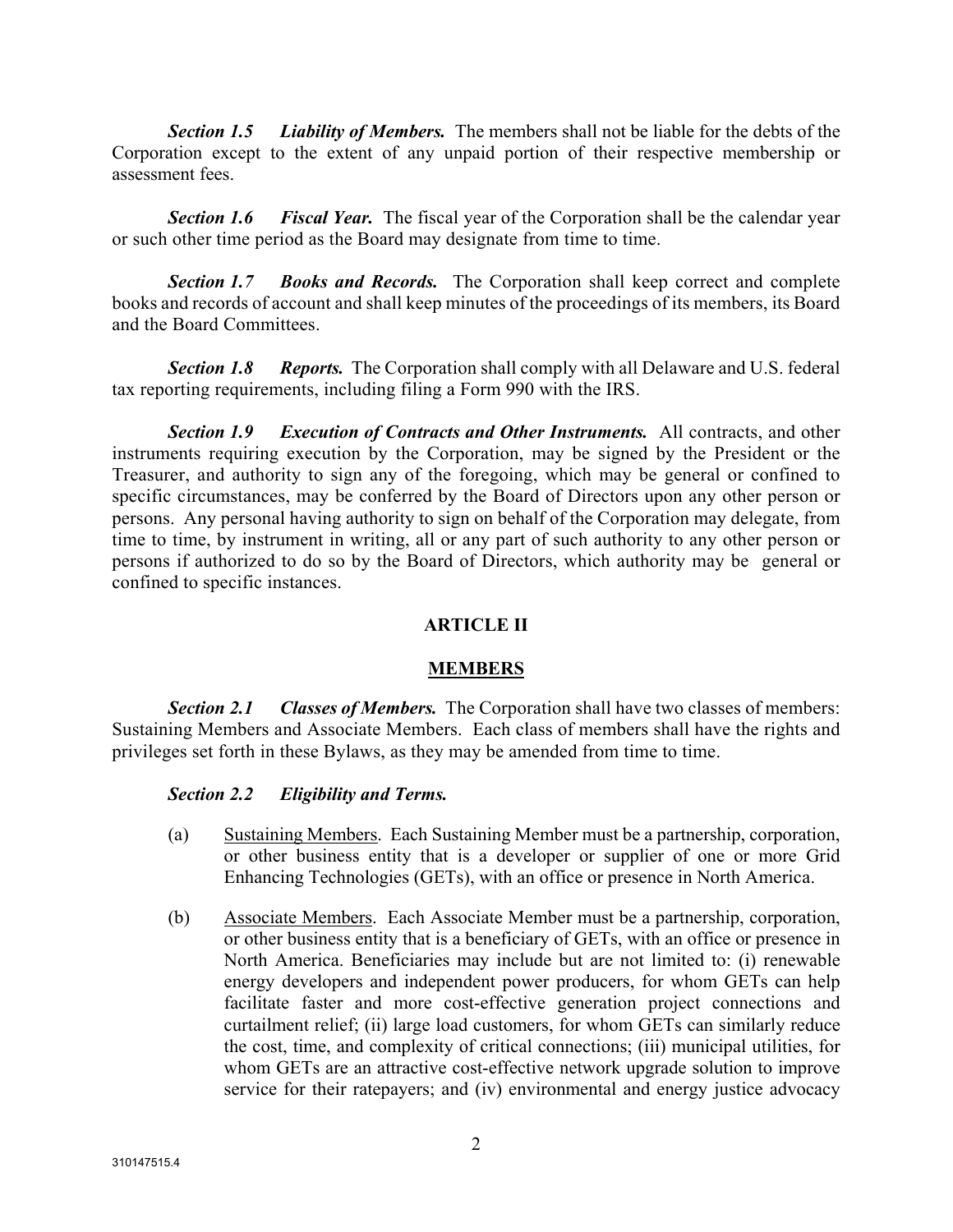organizations, for whom GETs are a uniquely low-cost means of avoiding traditional transmission infrastructure impacts while equalizing the benefits of renewable energy.

All members are required to: (i) pay in a timely manner the fees, dues, and assessments established from time to time by the Board of Directors; and (ii) abide by the Corporation's Articles of Incorporation, these Bylaws, and the policies and procedures of the Corporation, as they may be amended from time to time by the Board of Directors. The membership year shall be from January to December of each year.

# *Section 2.3 Process for Becoming a Member; Rights of Members.*

- (a) Initial Members. The initial members of the Corporation shall be designated by the Board of Directors at its initial meeting.
- (b) Admission of New Members. Having satisfied the requirements shown in Section 2.2, an eligible applicant shall apply to be a Sustaining Member or Associate Member by completing and submitting the application form supplied by the Corporation. At any regular or special meeting of the Board of Directors, or by written consent of the Board of Directors, the application to become a Sustaining Member or Associate Member will be considered. If the Board approves the applicant, the applicant may then become a Sustaining Member or Associate Member of the Corporation, as applicable, by payment of the prescribed dues. Admission of a new Sustaining Member shall require the approval of at least sixty percent (60%) of the Directors present at a meeting at which a quorum exists.
- (c) Rights of Sustaining Members. Upon being approved as a Sustaining Member and payment of the prescribed dues, each Sustaining Member shall have full rights of membership, including without limitation: (i) attendance at all general meetings of the members; (ii) opportunity to contribute to the Corporation's policy positions, work program, and agenda; (iii) opportunity to lead committees and working groups; (iv) opportunity to represent the Corporation at public events and with key stakeholders; (v) the power to appoint one Director to serve on the Board of Directors and otherwise vote on matters submitted to the members.
- (d) Rights of Associate Members. Upon being approved as an Associate Member and payment of the prescribed dues, each Associate Member shall have the following rights of membership: (i) attendance at all general meetings of the members; (ii) opportunity to contribute to the Corporation's policy positions, work program, and agenda; (iii) opportunity to lead advisory committees and working groups; and (iv) opportunity to represent the Corporation at public events and with key stakeholders. Associate Members shall not be entitled to vote, but may make written recommendations to the Sustaining Members.

*Section 2.4 Termination of Membership.* Any member's membership may be terminated (a) by the President for failure to pay dues or fees, or (b) for cause by the Board. "Cause" shall mean: (a) the failure of the member to satisfy the applicable eligibility criteria; (b)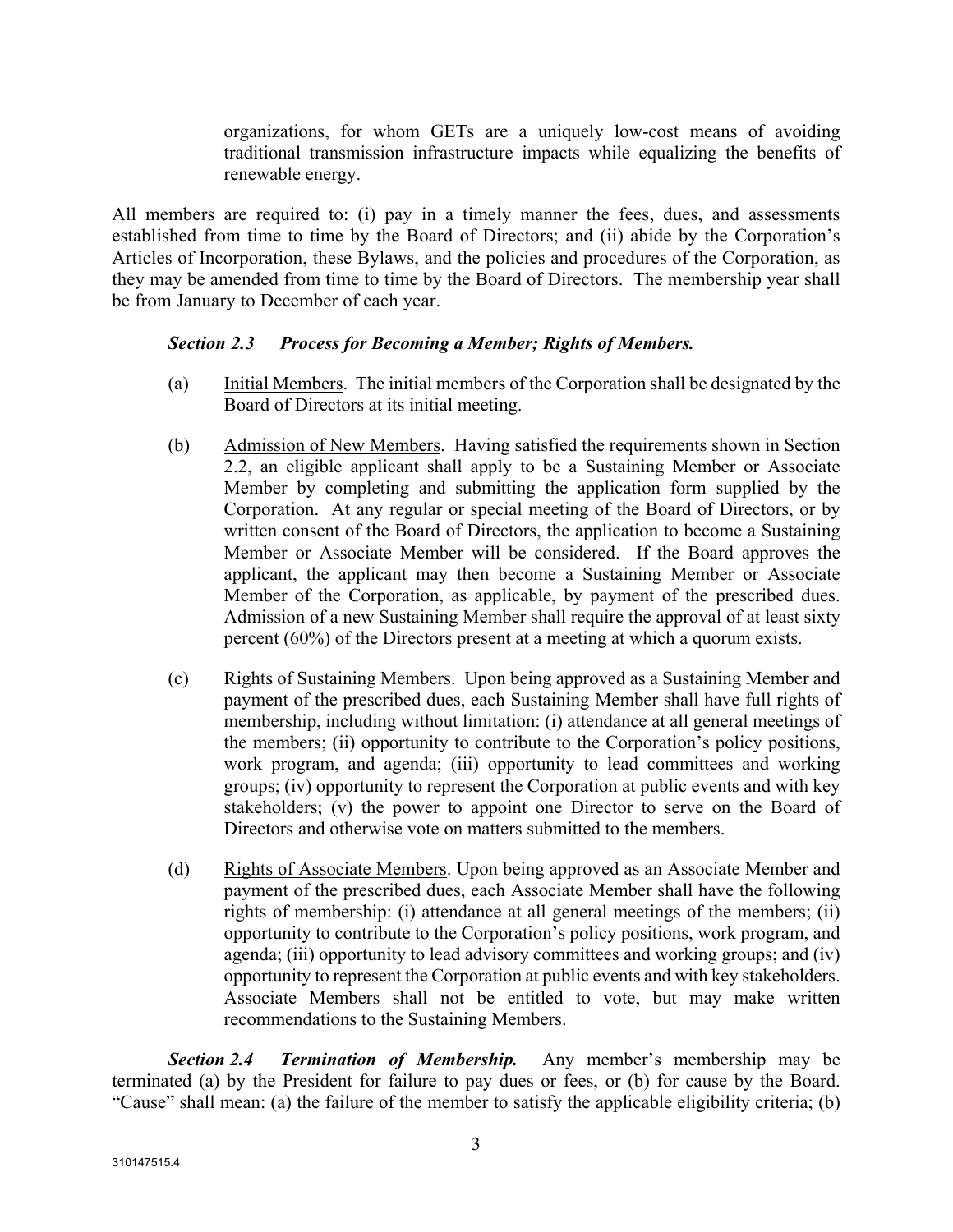the member knowingly violates these Bylaws or the Corporation's policies, procedures; or code of ethics; (c) any action or inaction of the member contrary to the purposes of the Corporation; or (d) any action or inaction of the member that had or can reasonably be expected to have a material adverse effect on the Corporation or its reputation. In the case of termination for cause, the affected member shall be given at least ten (10) days' advance written notice of the meeting at which such matter is to be considered, which notice shall specify the cause for the proposed termination of membership. The affected member shall be permitted to make a written response to the charges and to attend the meeting and make a brief oral response. The decision of the Board of Directors shall be final. The foregoing procedure for hearing before the Board shall not apply to termination for failure to pay dues. If, at the time of termination of membership, the member has a Representative (as defined below) serving on the Board of Directors or a committee, and/or as an officer of the Corporation, such individual shall be deemed to have been removed as such Director, committee member, and/or officer, and the vacancy or vacancies thereby occurring shall be filled as provided in these Bylaws.

# *Section 2.5 Meetings of Members.*

- (a) Annual Meetings. For the purpose of conducting business, meetings of the members will be held at least annually, with time and date to be determined by the Board of Directors.
- (b) Special Meetings. Special meetings of members may be called by the President of the Corporation and shall be called by the President upon the written request of a majority of the Directors or a majority of the Sustaining Members. Each such call shall be in writing and shall state the time and place and purpose of the meeting. No business shall be transacted at a special meeting other than the business stated in the call of such meeting.
- (c) Notice of Annual Meeting. Notice of each annual meeting of the members shall be given, stating the time and place of the meeting (or means of remote communication, if any). A copy of such notice shall be mailed, faxed or emailed to each member, via its Delegate (as defined below), at its address appearing upon the books of the Corporation, at least [30 but no more than 60 days] prior to the time for holding such meeting.
- (d) Notice of Special Meetings. Notice of special meetings shall be given at least 10 days prior to the time fixed for such meeting by (1) mailing to each member, via its Delegate, a copy of the call for each such meeting at its address appearing upon the books of the Corporation, or (2) by notification to each member, via its Delegate, of such meeting by telephone, fax or email.
- (e) Quorum. At any meeting of the members, the presence of a majority of the Sustaining Members in person or by proxy shall constitute a quorum for all purposes, except as otherwise provided by law.
- (f) Organization and Order of Business. The President of the Corporation, or in the President's absence the Secretary, shall call meetings of the members to order and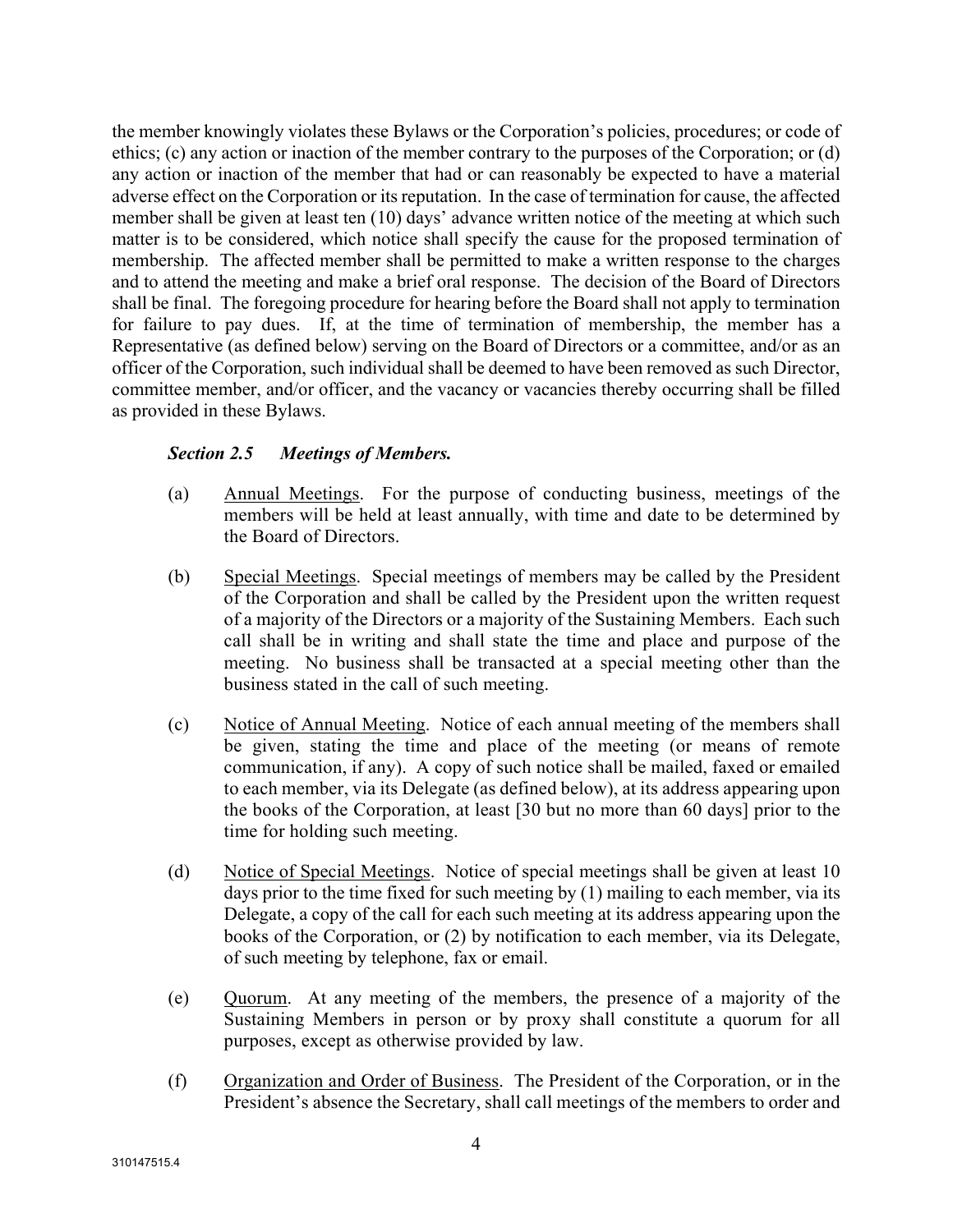shall act as chairman thereof. In the absence of the President and Secretary, a majority of the Sustaining Members present may elect any person present to act as chairman of the meeting. The order of business at all meetings shall be determined by the chairman, subject to the approval of a majority of the Sustaining Members present at such meetings.

- (g) Voting. Except as otherwise provided in Section 2.3 (Rights of Members) and Section 3.5 (Election of Directors), each partnership, corporation, or other business entity that is a Sustaining Member (regardless of the number of persons from the Sustaining Member present at the meetings and deliberations of this Corporation) shall be entitled to one vote on each matter before the Sustaining Members of the Corporation. Each Sustaining Member of the Corporation shall advise the President of the Corporation in writing of the name of the person entitled to exercise said Sustaining Member's vote and otherwise represent the Sustaining Member at all meetings of the members ("Delegate"). In the absence of such designation, the Delegate of a Sustaining Member shall be the individual then serving on the Board of Directors as the Sustaining Member's representative. Each Sustaining Member may advise the President of the Corporation the name of an alternate ("Alternate Delegate") entitled to exercise the vote of the Sustaining Member in the absence of the Delegate. Only a person designated in writing as a Delegate or Alternate Delegate shall be entitled to vote on behalf of the Sustaining Member, but such other persons who are in the employment of a member may attend the meetings and take part in the discussions and debate.
- (h) Record Date. The Board of Directors may fix a time not more than 60 days prior to the date of any meeting of the members as a record date for the purpose of determining the members entitled to notice of or to vote at such meeting. In such case, only members of record on the date so fixed shall be entitled to notice and/or to vote notwithstanding any increase or other change on the books of the Corporation after the record date. If the Board does not fix a record date, then (a) the record date for determining members entitled to notice of or to vote at the meeting shall be the close of business on the date before the notice is given, or if notice is waived, the date before the meeting is held, (b) the record date for determining members entitled to express consent or dissent to corporate action in writing without a meeting, when no prior board action is required, shall be the date on which the first written consent or dissent is expressed, and (c) for any other purpose the record date shall be the close of business on the day on which the Board adopts the resolution relating thereto.
- (i) Judges of Election. In advance of any meeting of members, the Board may appoint judges of election, who need not be members, to act at such meeting or any adjournment thereof. If judges of election are not so appointed, the presiding officer may, and on the request of any member shall, make such appointment at the meeting. The number of judges shall be one or three. No person who is a candidate for office shall act as a judge. If any person appointed as judge fails to appear or fails or refuses to act, the vacancy may be filled by appointment made by Board of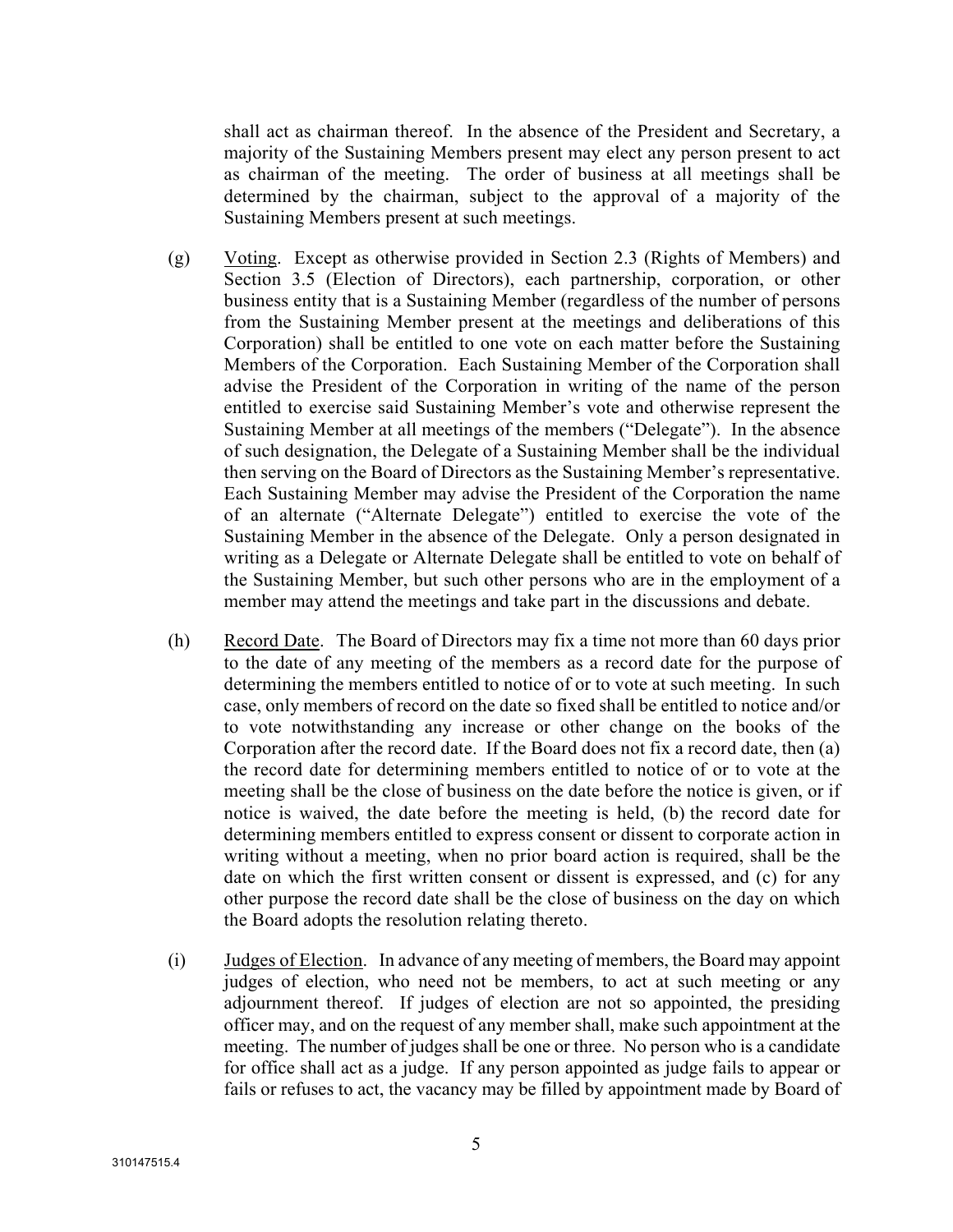Directors in advance of the meeting, or at the meeting by the presiding officer. The judges of election shall determine the number of members of record and voting power of each, the members present at the meeting, the existence of a quorum, the authenticity, validity and effect of proxies, if any, receive votes or ballots, hear and determine all challenges and questions in any way arising in connection with the right to vote, count and tabulate all votes, determine the result, and do such acts as may be proper to conduct the election or vote with fairness to all members. The judges of election shall perform their duties impartially, in good faith, to the best of their ability, and as expeditiously as is practical. If there are three judges of election, the decision, act or certificate of a majority shall be effective in all respects as the decision, act or certificate of all. On the request of the presiding officer of the meeting, or of any member, the judges shall make a report in writing of any challenge or question or matter determined by them, and execute a certificate of any fact found by them. Any report or certificate made by them shall be prima facie evidence of the facts stated therein.

*Section 2.6 Action without a Meeting.* Any action required to be taken at a meeting of the members of the Corporation may be taken without a meeting, without prior notice and without a vote, if a consent or consents in writing, setting forth the action so taken shall be signed by Sustaining Members having not less than the minimum number of votes that would be necessary to authorize or take such action at a meeting at which all Sustaining Members having a right to vote thereon were present and voted, and shall be delivered to the Corporation.

*Section 2.7 Transfer of Membership.* The Board of Directors of the Corporation may consent to an assignment or transfer of membership and the acceptance of the assignee or transferee as a member of the Corporation. The Board of Directors may establish reasonable rules and regulations governing the consent to transfer and the acceptance of a transferee as a member, and the requirements for the transfer of the membership certificate and for the issuance of an appropriate certificate in substitution thereof; and the Board of Directors, may determine the conditions under which a purchaser at execution sale or other successor by operation of law may be accepted as transferee of the membership. The purchaser at voluntary sale from any member of the lease or title to the business owned or operated by the member, who shall continue to own or lease such business and to operate the same may be accepted as a member of the Corporation upon making proper application therefor. No voluntary consolidation or merger of a member corporation, partnership, or joint stock association shall be deemed a transfer within the meaning of this Section 2.8, but the merged or consolidated successor corporation may continue as a member of the Corporation in the place and stead of the original member.

*Section 2.8 Dues.* The Board of Directors shall establish, from time to time, such membership dues, assessments, and fees as it deems appropriate.

#### **ARTICLE III**

#### **BOARD OF DIRECTORS**

*Section 3.1 Authority.* Subject to the rights of the members, the affairs of the Corporation shall be under the general direction of a Board of Directors (sometimes referred to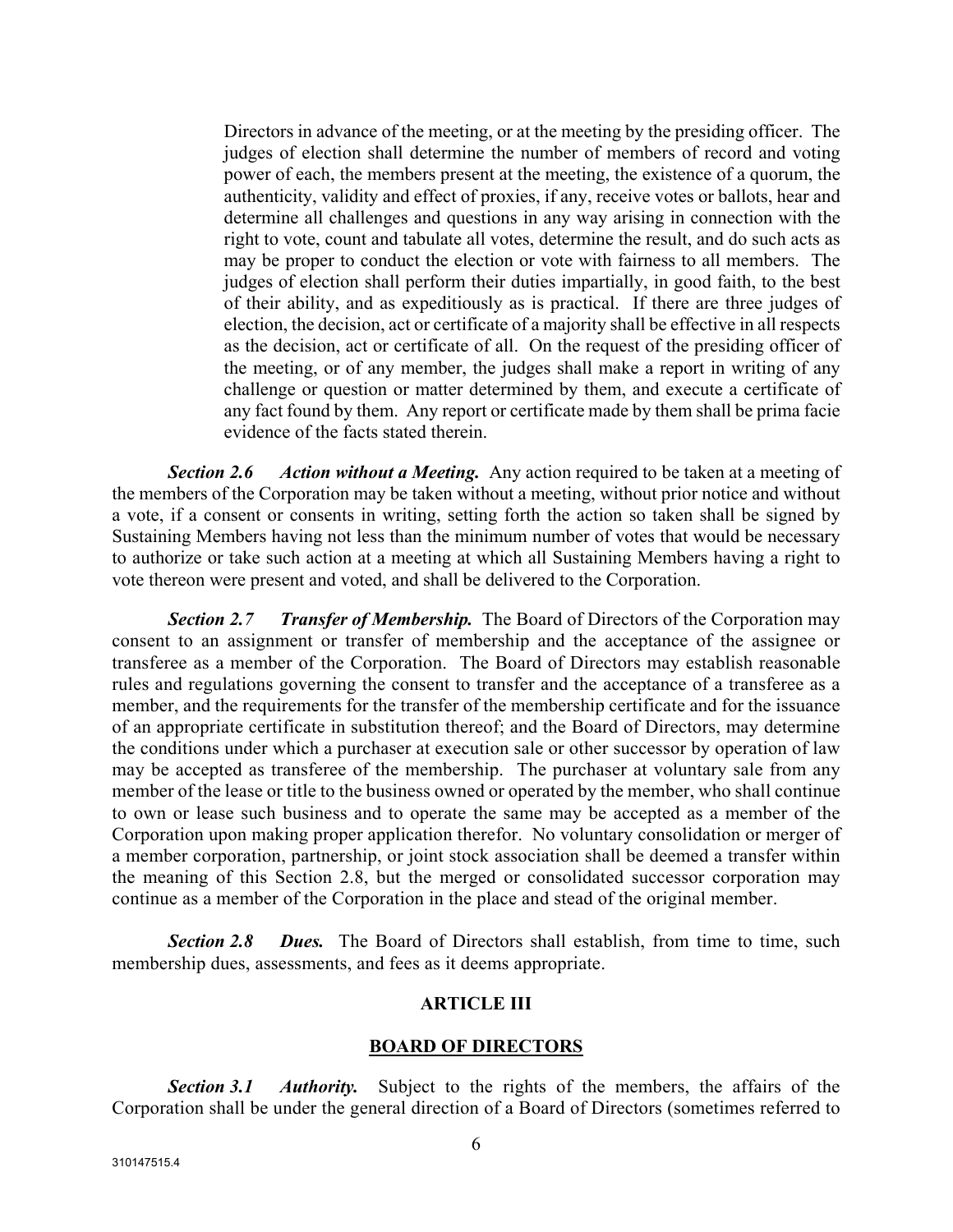as the "Board") which shall administer, manage, preserve and protect the property of the Corporation.

*Section 3.2 Composition.* The Board of Directors shall consist of:

- (a) One (1) voting Director for each Sustaining Member of the Corporation (collectively, the "Sustaining Directors"); and
- (b) one (1) voting Director who is a Representative of an Associate Member (the "Associate Director").

The total number of Directors comprising the Board of Directors at any time shall be the number of Sustaining Members of the Corporation, plus one (1).

*Section 3.3 Qualification.* Each Director must be associated with a Sustaining Member or Associate Member of the Corporation as an employee or owner ("Representative").

*Section 3.4 Terms of Directors.* Except for the initial Directors, whose terms shall be specified in the resolution appointing them, each Director shall serve for a term of one (1) year and until the Director's successor has been duly elected or appointed, or until his/her earlier death, resignation, or removal.

# *Section 3.5 Election of Directors.*

- (a) Sustaining Directors. The initial Sustaining Directors shall be elected by the Incorporator. Thereafter, each Sustaining Member, acting through its Delegate, shall elect one Director at the annual meeting of the members (or any special meeting of the members called for that purpose).
- (b) Associate Director. The Associate Director shall be (i) nominated by a committee consisting of all of the Associate Members of the Corporation and (ii) elected by the Sustaining Members at the annual meeting of the members (or any special meeting of the members called for that purpose). The Sustaining Members shall elect or refuse to elect each person nominated by such committee, but may not elect any person not nominated by such committee. If the Sustaining Members do not elect the nominee from the committee, the committee shall subsequently present to the Sustaining Members a new nominee for such position for election or refusal to elect until the position is filled.

*Section 3.6 Excused Absence.* Any Director who fails to attend two consecutive Board meetings shall be deemed to have resigned his or her position as a Director, unless the remaining Directors act to classify the absences as excused. Excused absences include death in the immediate family, serious illness or hospitalization, adverse weather prohibiting travel, etc. Normal day-to-day business shall not be a basis for an excused absence. Any Director so deemed to have resigned his or her position as a Director shall also be deemed to have resigned his or her position as an officer, as applicable. Any vacancies so created shall be filled as provided in these Bylaws.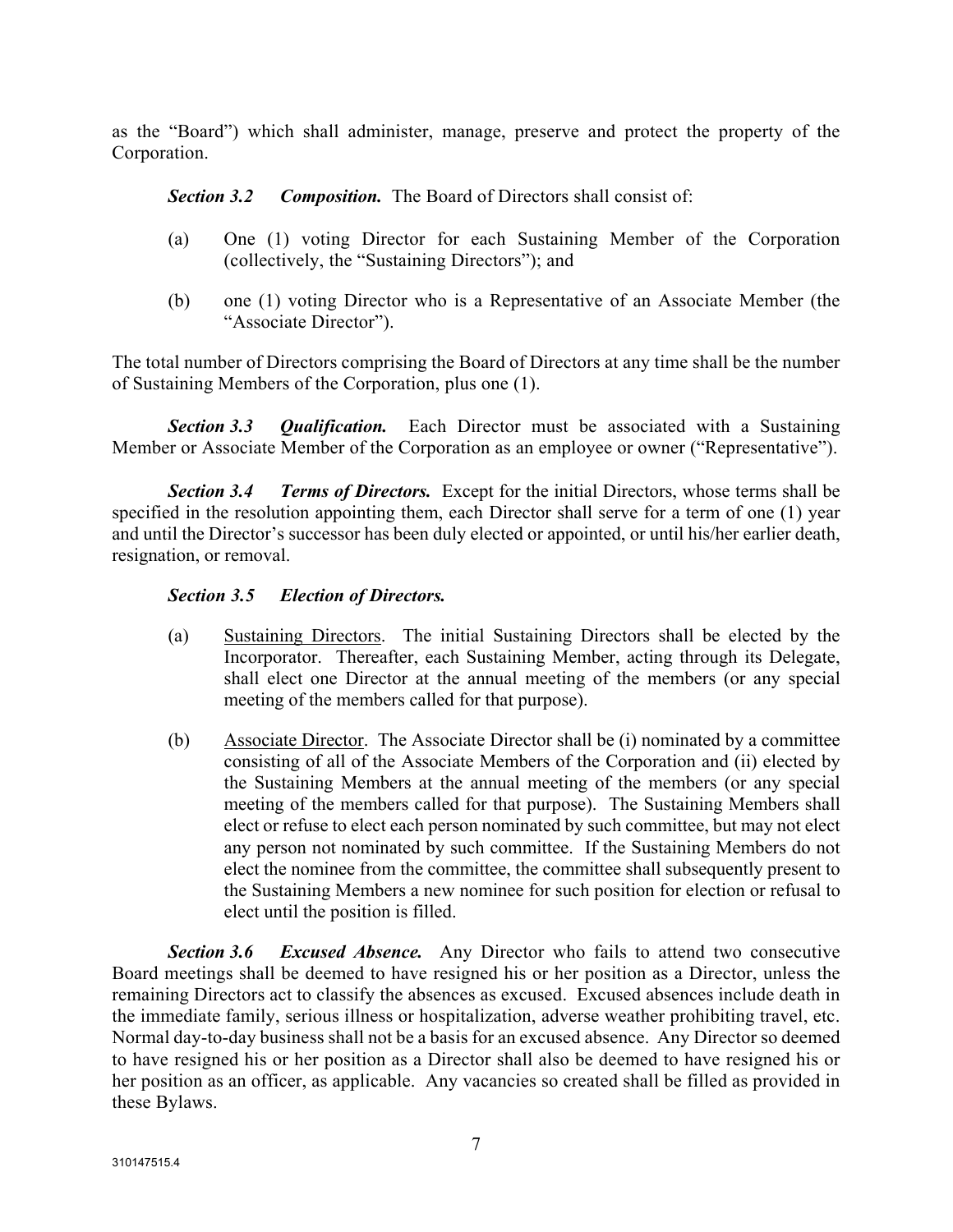*Section 3.7 Powers and Duties of Directors.* The Directors shall have the power, and it shall be their duty:

- (a) To conduct, manage, and control the affairs and business of the Corporation in conformity with the law and powers granted by the articles of incorporation; and to make rules and regulations for the guidance of the officers in the management of its affairs.
- (b) To appoint and remove, at pleasure, all officers, committees, agents, and employees of the Corporation, prescribe their duties, fix their compensation, and require from them, if advisable, security for faithful service.
- (c) To have the custody and control of the funds of the Corporation, and to designate persons to sign all orders upon said funds.
- (d) To keep a complete record of all of its acts of the proceedings of its meetings, and to present a full statement at the regular annual meetings of the members, showing in detail the condition of the affairs of the Corporation.
- (e) To fix the amount of dues or assessments required from each member for the defraying of- the proper expenses of the Corporation in connection with the administration and conduct of its business and affairs, and to prescribe the manner of payment thereof by each member, said dues to be equitably apportioned among the members.

The Board of Directors shall not have the power to interfere with, in any manner, or to regulate, the business and operation of the business of the members, except as expressly authorized by these Bylaws and the articles of incorporation.

*Section 3.8 Quorum and Manner of Acting.* A majority of all of the Directors in office and entitled to vote shall be required to constitute a quorum for the transaction of business at a meeting, and, unless otherwise provided in these Bylaws or by applicable law, the act of a majority of the voting Directors present at any meeting at which a quorum is present shall be the act of the Board of Directors. Notwithstanding the foregoing, the following matters shall require the approval of at least sixty percent (60%) of the Directors present at any meeting at which a quorum is present:

- (a) The admission of a new Sustaining Member; and
- (b) The hiring, retention, or removal of paid staff and independent contractors.

Directors may participate in a meeting of the Board by means of conference telephone or other communications equipment by means of which all persons participating in the meeting can hear each other and such, participation in a meeting shall constitute presence in person at the meeting.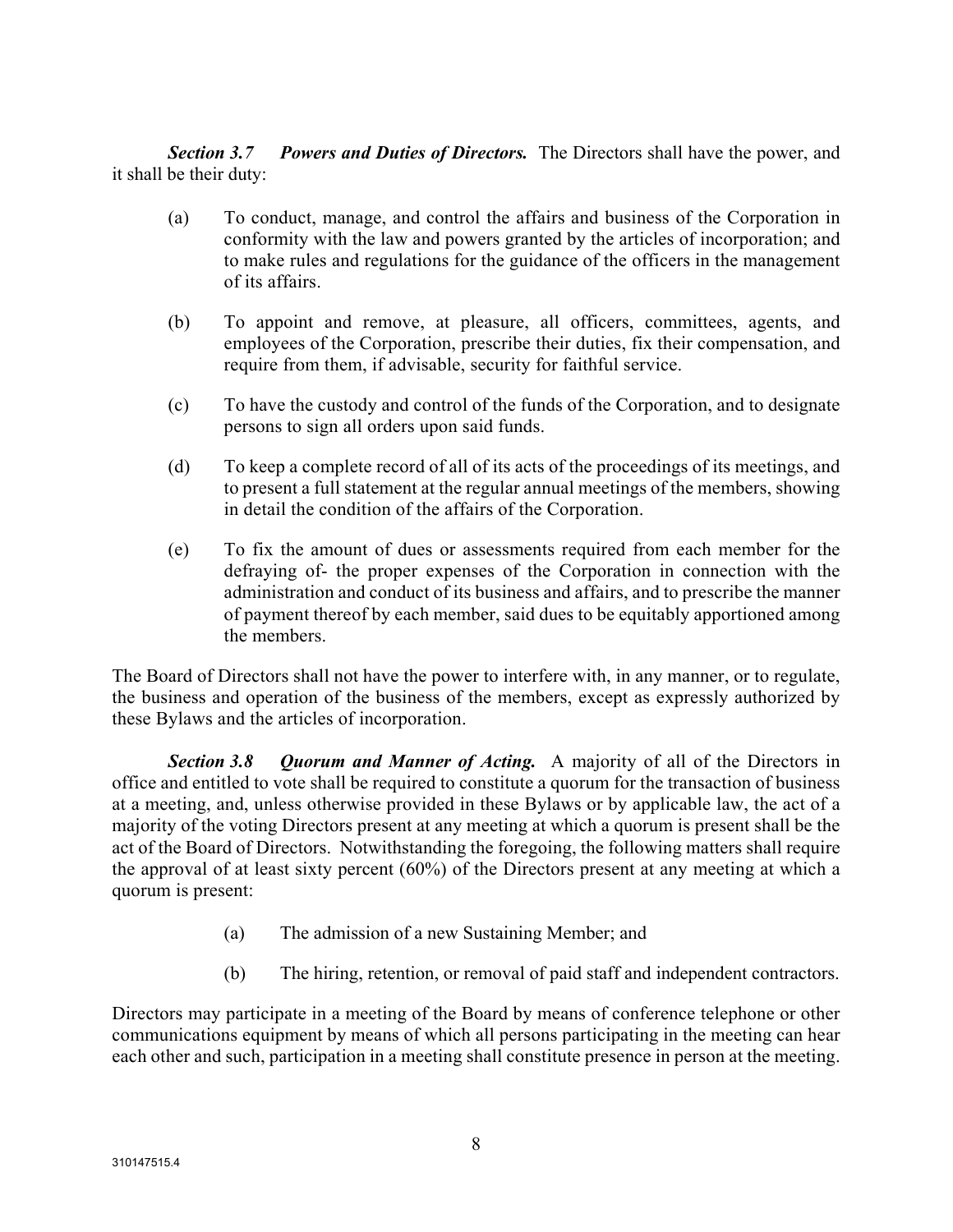*Section 3.9 Consents.* Any action required or permitted to be taken at any meeting of the Board of Directors or of any committee thereof may be taken without a meeting if all Directors or committee members, as the case may be, having the right to vote thereon consent to such action in writing, or by electronic transmission, and the writing or writings or electronic transmission or transmissions are filed with the minutes of the proceedings of the Board of Directors or committee.

# *Section 3.10 Meetings.*

- (a) Place of Meetings. The Board of Directors may hold its meetings, have one or more offices, and keep the books and records of the Corporation at such places within or without the State of Delaware as the Board of Directors may from time to time determine or as shall be specified or fixed in the respective notices or waivers of notice thereof.
- (b) Regular Meetings. The Board shall meet at least two times per year, including without limitation during the annual meeting of the Corporation.
- (c) Special Meetings. Special meetings of the Board of Directors may be called by the President and shall be called by the President upon the written request of a majority of the Directors.
- (d) Notice. Notice of each regular meeting of the Board of Directors shall be mailed, faxed or emailed to each Director at his or her address in the records of the Corporation at least ten (10) days before the date on which the meeting is to be held. Notice of each special meeting of the Board shall be similarly dispatched at least three (3) days prior to the meeting. Every such notice shall state the time and place of the meeting, but need not state the purposes thereof except as otherwise required by these Bylaws or by statute. Notice of any meeting of the Board of Directors need not be given to any Director however if waived by such Director, whether waived before or after such meeting is held, or whether or not the Director shall be present at the meeting.
- (e) Organization. At each meeting of the Board of Directors, the President, or in the President's absence the Secretary, shall act as chairman. The Secretary, or in the Secretary's absence, any person appointed by the chairman, shall act as secretary of the meeting.

*Section 3.11 Vacancies.* Any vacancy among the Directors caused by death, resignation, removal, or otherwise shall be filled in the same manner as provided in Section 3.5 for the election of Directors, and the person so chosen shall serve out the unexpired term of the Director whose place he or she shall have been chosen to take.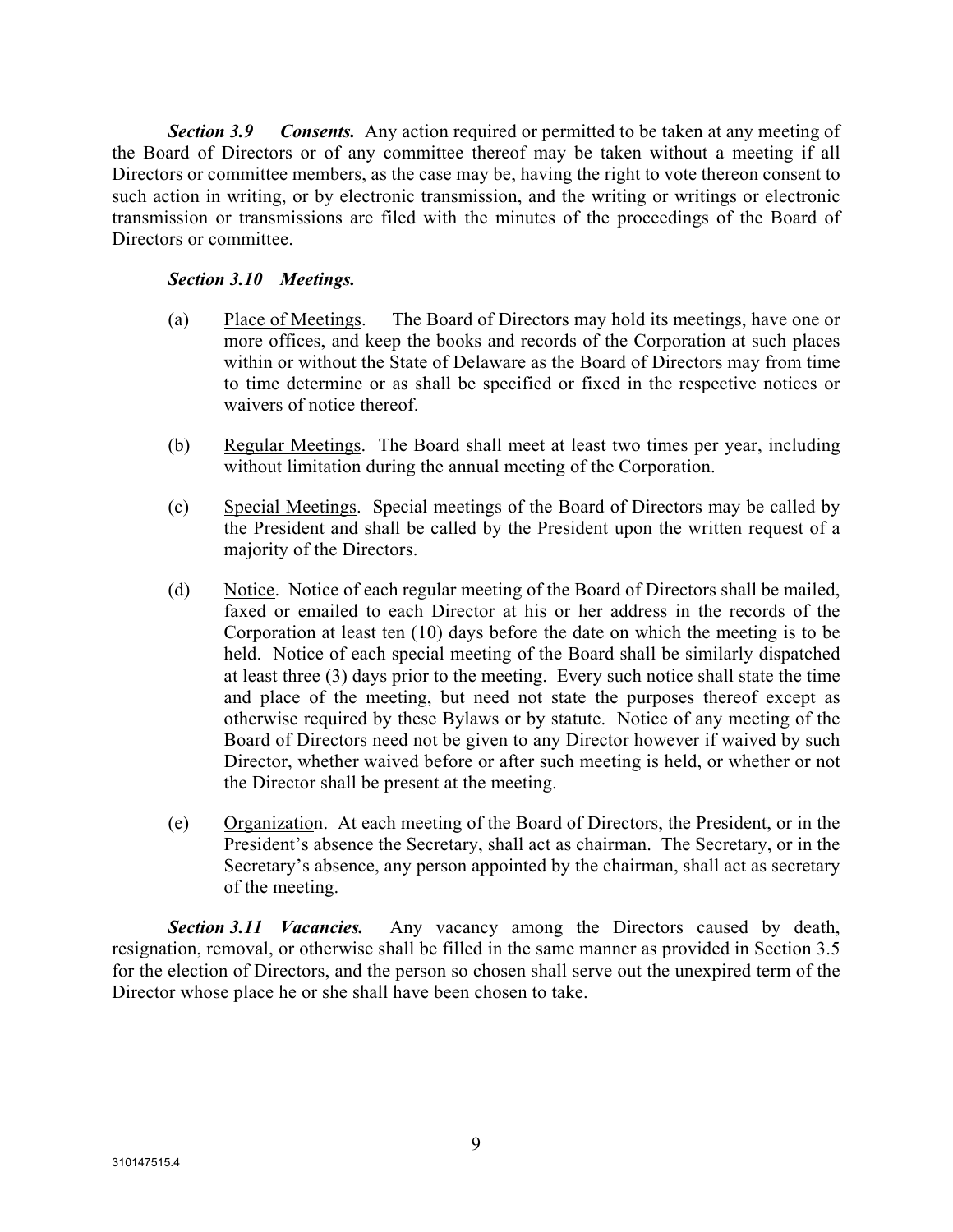#### *Section 3.12 Removal of Directors.*

- (a) Sustaining Directors. Each Sustaining Member, acting through its Delegate, may remove the Sustaining Director appointed by such Sustaining Member, with or without cause.
- (b) Associate Director. An Associate Director may be removed by the Sustaining Members, with or without cause, at any regular or special meeting of the members; provided that the notice of any such meeting shall provide that the proposed removal is among the matters to be addressed at the meeting; and provided, further, that such removal shall require the approval of at least 60% of the Sustaining Members present at such meeting.

*Section 3.13 Conflict of Interest Policy.* The Board of Directors shall adopt, maintain, and enforce a written conflict of interest policy. Such policy shall describe the persons covered by the policy, define a conflict of interest, require disclosure of actual and potential conflicts of interest (including through an annual written disclosure of interests by the persons covered by the policy), and describe procedures that must be followed when evaluating conflicts of interest and acting on matters involving a conflict of interest.

# **ARTICLE IV**

#### **COMMITTEES**

*Section 4.1 Board Committees.* The Board may, by a resolution adopted by a majority of the Directors then in office, designate Board Committees each consisting of one or more Directors, and only Directors, to serve at the pleasure of the Board. Appointments to any Board Committee shall be by a majority vote of the Directors then in office. The Board may designate one or more Directors as alternate members of any Board Committee, who may replace any absent or disqualified member at any meeting. Board Committees shall have and may exercise all the powers and authority of the Board in the management of the business and affairs of the Corporation to the extent provided in the resolution of the Board or in these Bylaws; but no Board Committee shall have the power or authority in reference to: (a) amending the Certificate of Incorporation or Bylaws, (b) adopting an agreement of merger or consolidation, (c) recommending to the members the sale, lease or exchange of all or substantially all of the Corporation's assets, or (d) recommending to the members a dissolution of the Corporation or a revocation of a dissolution. Each Board Committee shall keep minutes of its proceedings, and actions taken by a Board Committee shall be reported to the Board. The President shall be an ex officio, non-voting member of all Board Committees with respect to which he/she is not a voting member.

*Section 4.2 Advisory Committees.* The Board may establish one or more Advisory Committees to the Board. Advisory Committees may consist of Directors or non-directors and may be appointed as the Board determines. Advisory Committees may not exercise the authority of the Board to make decisions on behalf of the Corporation, but shall be restricted to making recommendations to the Board or Board Committees, and implementing Board or Board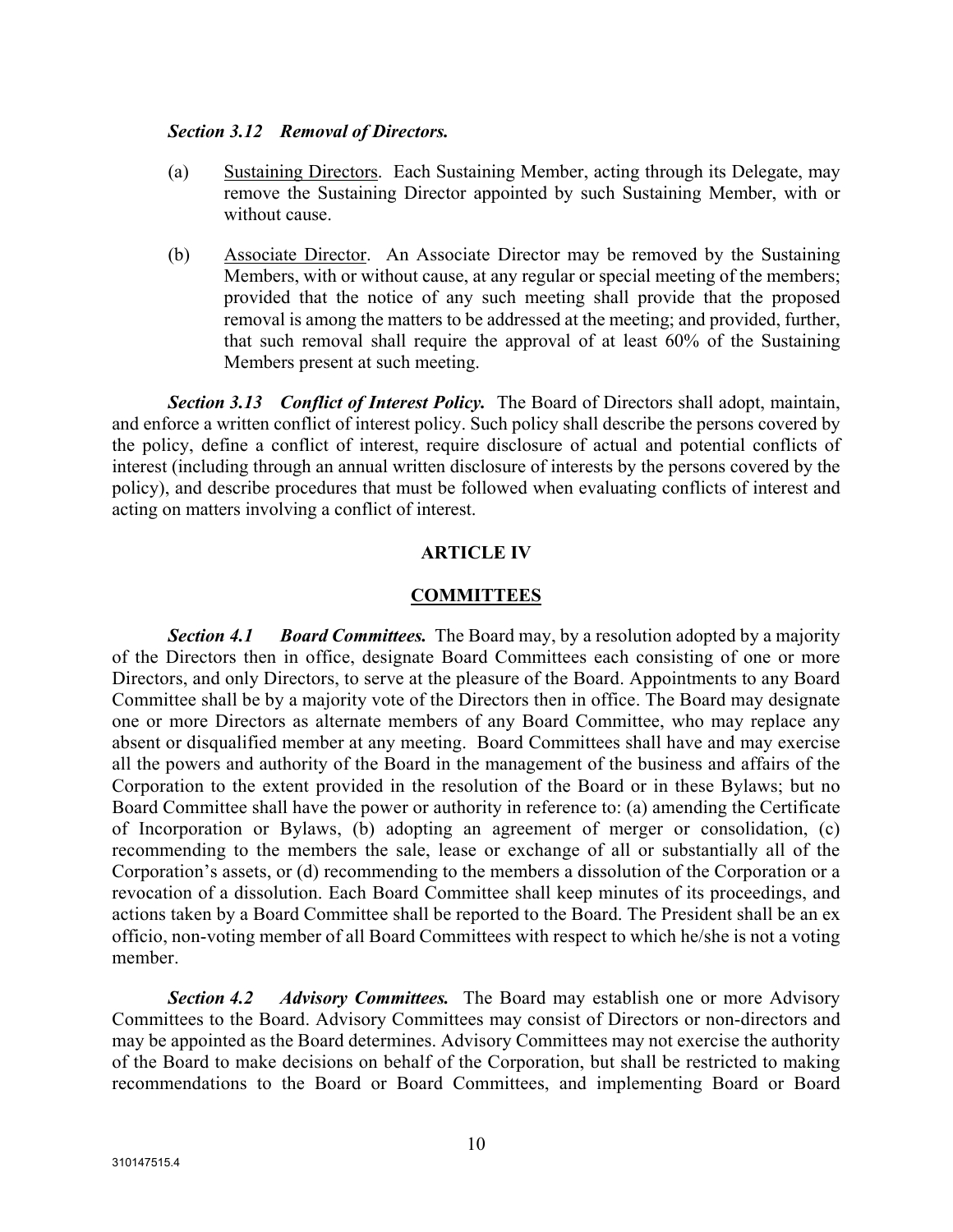Committee decisions and policies under the supervision and control of the Board or Board Committee.

*Section 4.3 Procedures, Quorum, and Manner of Acting.* Each committee shall fix its own rules of procedure, and shall meet where and as provided by such rules or by resolution of the Board. Except as otherwise provided by law, the presence of a majority of the then appointed members of a committee shall constitute a quorum for the transaction of business by that committee, and in every case where a quorum is present the affirmative vote of a majority of the members of the committee present shall be the act of the committee.

*Section 4.4 Action by Written Consent.* Any action required or permitted to be taken at any meeting of any Board Committee may be taken without a meeting if all the members of the committee consent thereto in writing or electronic transmission, and the writing or writings or electronic transmissions are filed with the minutes of proceedings of the committee.

*Section 4.5 Term and Termination.* In the event any person shall cease to be a Director of the Corporation, such person shall simultaneously therewith cease to be a member of any Board Committee.

# **ARTICLE V**

# **OFFICERS**

*Section 5.1 Identification and Election.* The Board of Directors shall elect the officers of the Corporation, which shall include a President, a Secretary, and a Treasurer. The officers may include, by election or appointment, one or more Vice Presidents, and such assistant secretaries, assistant treasurers and such other officers as the Board may from time to time deem proper. Each officer shall have such powers and duties as may be prescribed by these Bylaws and as may be assigned by the Board or the President. Any two or more offices may be held by the same person. The Board may also appoint an Executive Director to serve as the primary staff person of the Corporation.

*Section 5.2 Term of Office.* With the exception of the Executive Director, who shall serve at the pleasure of the Board of Directors, and with the exception of the initial officers, whose terms shall be specified in the resolution appointing them, the officers shall hold office for one (1) year, unless sooner removed or resigned, and until their respective successors are elected and qualified. Whenever any vacancy among said officers shall occur, the Board of Directors shall fill such vacancy by electing an officer qualifying for such office as set forth in these Bylaws, at its next regular meeting or at a special meeting called for such purpose, which officer shall hold office for the remainder of the unexpired term of such office, unless sooner removed or resigned, and until the officer's successor is elected and qualified. The President may temporarily fill any vacancy in the office of Secretary or Treasurer for the time period ending on the date when the Board acts to fill the vacancy.

*Section 5.3 Agents and Employees.* In addition to the officers named, the Board of Directors may appoint or enter into contracts of employment with such other agents and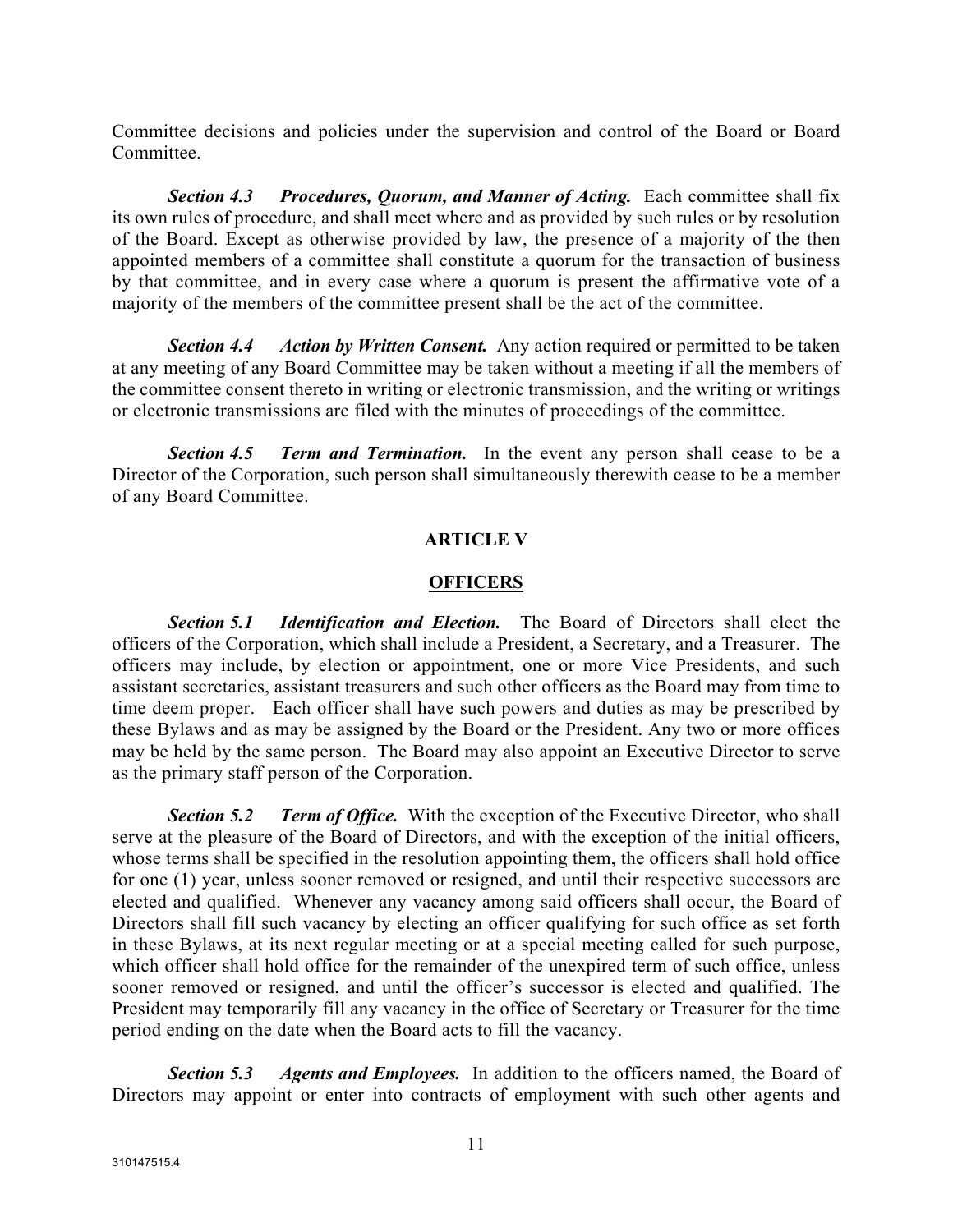employees, including counsel, as it may from time to time in its discretion determine, at such compensation as the Board of Directors may prescribe. Such agents shall have such powers as the Board of Directors may lawfully delegate. Such persons shall not be considered officers.

*Section 5.4 President.* The President shall be the chief executive officer of the Corporation and, as such, shall preside at all meetings of the Board and shall be responsible for and have general supervision over the property, business and affairs of the Corporation and over its other officers. The President shall perform and discharge such other duties and shall have such other powers as the Board of Directors may from time to time prescribe.

*Section 5.5 Vice-President.* The Vice-President, if any, shall perform the duties of the office of President in the absence of the President or in case of the President's inability to act, and shall have such other powers and shall perform such other duties as the Board of Directors shall, from time to time, specifically prescribe.

*Section 5.6 Secretary.* The Secretary shall keep, or cause to be kept, a correct roll of the members of the Corporation with their addresses, and he or she shall take and keep, or cause to be taken and kept, correct and accurate minutes of the proceedings of all meetings of the members of the Corporation, the Board of Directors, and the Executive Committee (if any), and shall have such other duties as the Board of Directors may from time to time prescribe. The Secretary's books and records shall, at all times, be accessible to inspection by the Board of Directors or Executive Committee.

*Section 5.7 Treasurer.* The Treasurer shall supervise the financial activities of the Corporation. Specifically, the Treasurer shall see that (a) full and accurate accounts of receipts and disbursements are kept, (b) a system is in place such that all monies and other valuable effects are deposited in the name and to the credit of the Corporation in such depositories as shall be designated by the Board, (c) the Directors at the regular meetings of the Board or whenever they may require it, receive an account of the financial condition of the Corporation, and (d) an annual audit of the Corporation's books and records is performed by an auditor selected by the Board. In performing these functions, the Treasurer may rely on employees of the Corporation who possess special financial training and skills and whose employment responsibilities include management of the Corporation's financial affairs. In the absence or disability of the Treasurer, the Assistant Treasurer, if any, shall perform all the duties of the Treasurer and when so acting shall have all of the powers of and be subject to all of the restrictions upon the Treasurer.

*Section 5.8 Executive Director.* The Executive Director, if any, shall be responsible for coordinating the activities of the Corporation. The Executive Director shall manage the day-to-day business and operations of the Corporation, subject to the direction of the Board of Directors and President, and shall exercise the powers and perform the functions that are from time to time assigned to him/her by the Board of Directors. The Executive Director shall attend all Board of Directors meetings and committee meetings, when requested to do so.

*Section 5.9 Resignation and Removal of Officers.* Any officer may resign at any time upon written notice to the Corporation and such resignation shall take effect upon receipt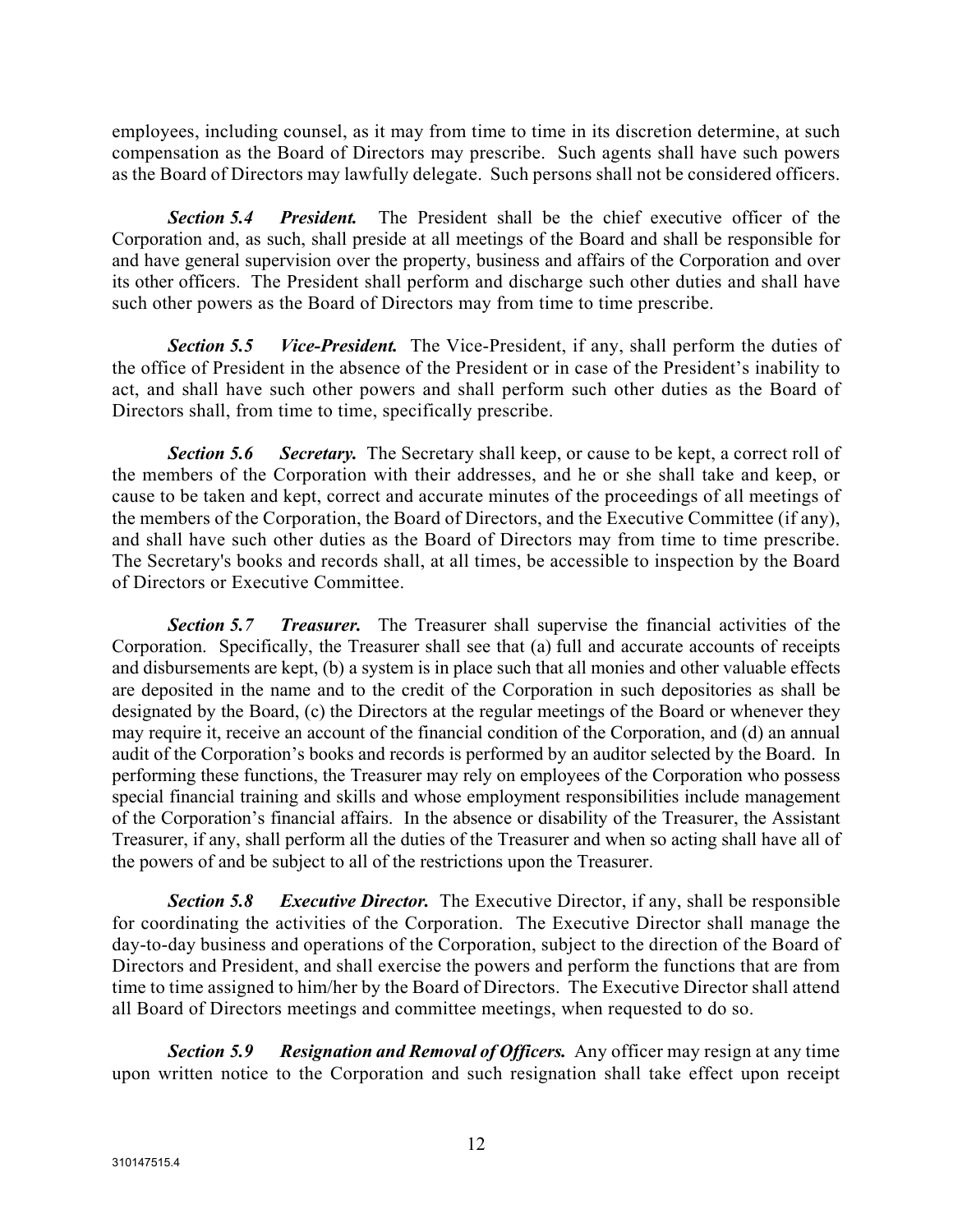thereof by the President or Secretary, unless otherwise specified in the resignation. Any officer may be removed from office, with or without cause, at any time by the Board.

#### **ARTICLE VI**

#### **INDEMNIFICATION**

*Section 6.1 Mandatory Indemnification of Directors and Officers.* The Corporation shall indemnify, to the fullest extent now or hereafter permitted by law, each Director and/or officer (including each former Director or officer) of the Corporation who was or is or is threatened to be made a party to any threatened, pending or completed action or proceeding, whether civil, criminal, administrative or investigative (other than an action by or in the right of the Corporation), by reason of the fact that the Director or officer is or was an authorized representative of the Corporation, or is or was serving at the request of the Corporation as a director, officer, employee or agent of another corporation, partnership, joint venture, trust or other enterprise, against all expenses (including attorneys' fees), judgments, fines and amounts paid in settlement actually and reasonably incurred by the Director or officer in connection with such action, suit or proceeding if such Director or officer acted in good faith and in a manner he or she reasonably believed to be in, or not opposed to, the best interest of the Corporation and, with respect to any criminal proceeding, had no reasonable cause to believe his or her conduct was unlawful.

*Section 6.2 Mandatory Advancement of Expenses to Directors and Officers.* The Corporation shall pay expenses (including attorneys' fees) incurred by a Director or officer of the Corporation referred to in Section 6.1 hereof in defending in any civil or criminal action, suit or proceeding described in Section 6.1 hereof in advance of the final disposition of such action, suit or proceeding, only upon receipt of an undertaking by or on behalf of such Director or officer to repay all amounts advanced if it shall ultimately be determined that the Director or officer is not entitled to be indemnified by the Corporation as provided in Section 6.4 hereof or by law.

*Section 6.3 Permissive Indemnification and Advancement of Expenses.* The Corporation may, as determined by the Board of Directors from time to time, indemnify, in full or in part, to the fullest extent now or hereafter permitted by law, any person who was or is or is threatened to be made a party to any threatened, pending or completed action or proceeding, whether civil, criminal, administrative or investigative (other than an action by or in the right of the Corporation), by reason of the fact that such person is or was an authorized representative of the Corporation or is or was serving at the request of the Corporation as a director, officer, employee or agent of another corporation, partnership, joint venture, trust or other enterprise, against all expenses (including attorneys' fees), judgments, fines and amounts paid in settlement actually and reasonably incurred by such person in conjunction with such action, suit or proceeding if such person acted in good faith and in a manner he or she reasonably believed to be in, or not opposed to, the best interest of the Corporation and, with respect to any criminal proceeding, had no reasonable cause to believe his or her conduct was unlawful. The Corporation may, as determined by the Board of Directors from time to time, pay expenses incurred by any such person by reason of such person's participation in an action,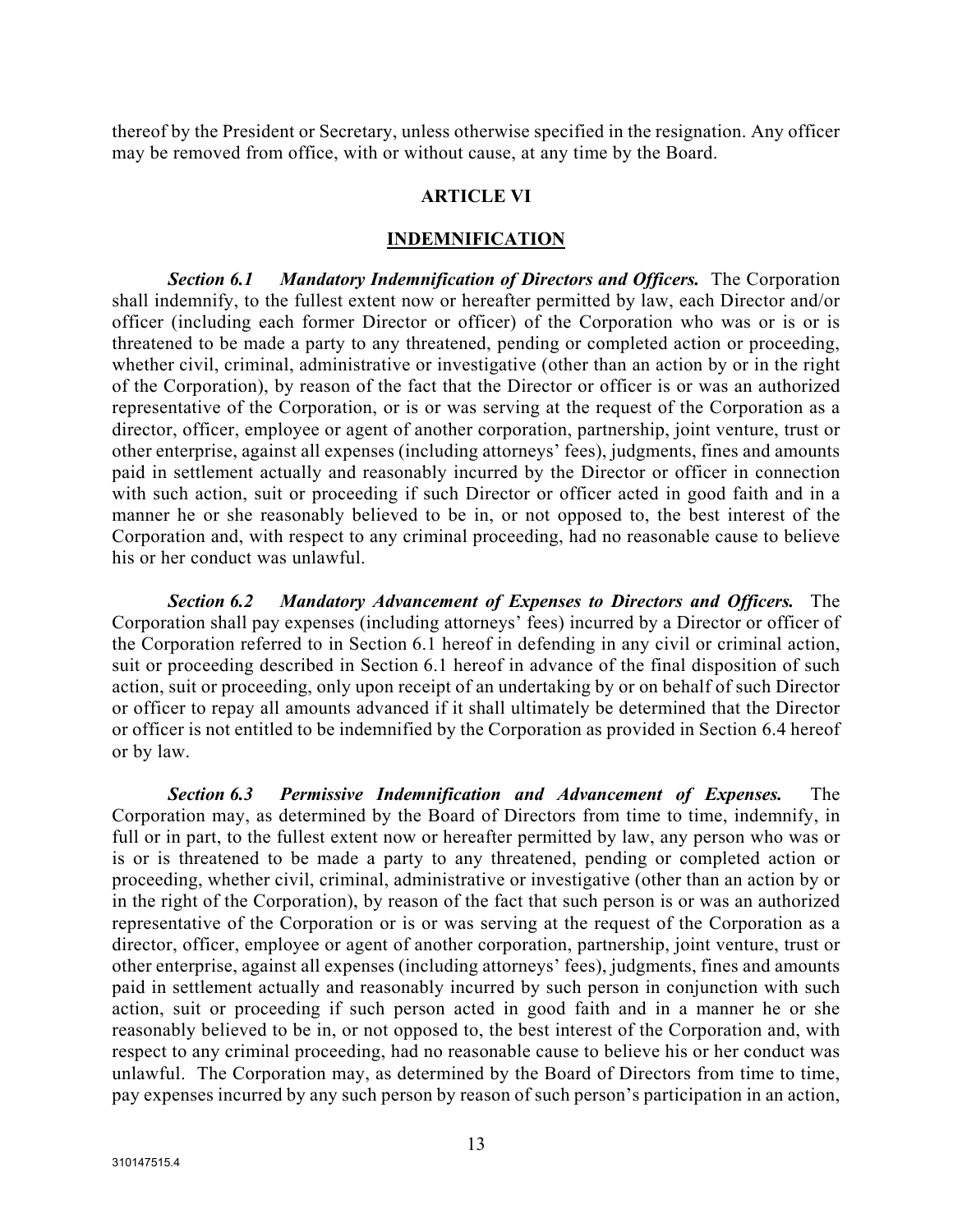suit or proceeding referred to in this Section 6.3 in advance of the final disposition of such action, suit or proceeding upon receipt of an undertaking by or on behalf of such person to repay such amount if it shall ultimately be determined that such person is not entitled to be indemnified by the Corporation as provided in Section 6.4 hereof or by law.

*Section 6.4 Scope of Indemnification.* Indemnification under this Article shall not be made by the Corporation in any case where a court determines that the alleged act or failure to act giving rise to the claim for indemnification is expressly prohibited by law or where such is indemnification is otherwise not permitted by law.

*Section 6.5 Miscellaneous.* Each Director and officer of the Corporation shall be deemed to act in such capacity in reliance upon such rights of indemnification and advancement of expenses as are provided in this Article. The rights of indemnification and advancement of expenses provided by this Article shall not be deemed exclusive of any other rights to which any person seeking indemnification or advancement of expenses may be entitled under any agreement, vote of members, disinterested Directors, statute or otherwise, both as to action in such person's official capacity and as to action in another capacity while holding such office or position, and shall continue as to a person who has ceased to be an authorized representative of the Corporation and shall inure to the benefit of the heirs, executors and administrators of such person. Any modification of this Article shall not adversely affect any right or protection existing at the time of such modification to which any person may be entitled under this Article.

*Section 6.6 Definition of Authorized Representative.* For the purposes of this Article, the term, "authorized representative" shall mean a director, officer or employee of the Corporation or of any corporation controlled by the Corporation, or a trustee, custodian, administrator, committeeman or fiduciary of any employee benefit plan established and maintained by the Corporation or by any corporation controlled by the Corporation, or person serving another corporation, partnership, joint venture, trust or other enterprise in any of the foregoing capacities at the request of the Corporation. The term "authorized representative" shall not include money managers or investment advisors (or any employees thereof) hired by the Corporation, and shall not include agents of the Corporation unless indemnification thereof is expressly approved by the Board of Directors.

*Section 6.7 Procedure for Effecting Indemnification.* Unless ordered by a court, any indemnification under this Article VI shall be made only as authorized in the specific case upon a determination that indemnification of the present or former Director, officer, employee or agent is proper in the circumstances because the person has met the applicable standard of conduct set forth in Section 145 of the Delaware General Corporation Law. Such determination shall be made:

- (a) by the Board of Directors by a majority vote of Directors who were not party to the action or proceeding, even though less than a quorum;
- (b) by a committee of such Directors designated by majority vote of such Directors, even though less than a quorum; or